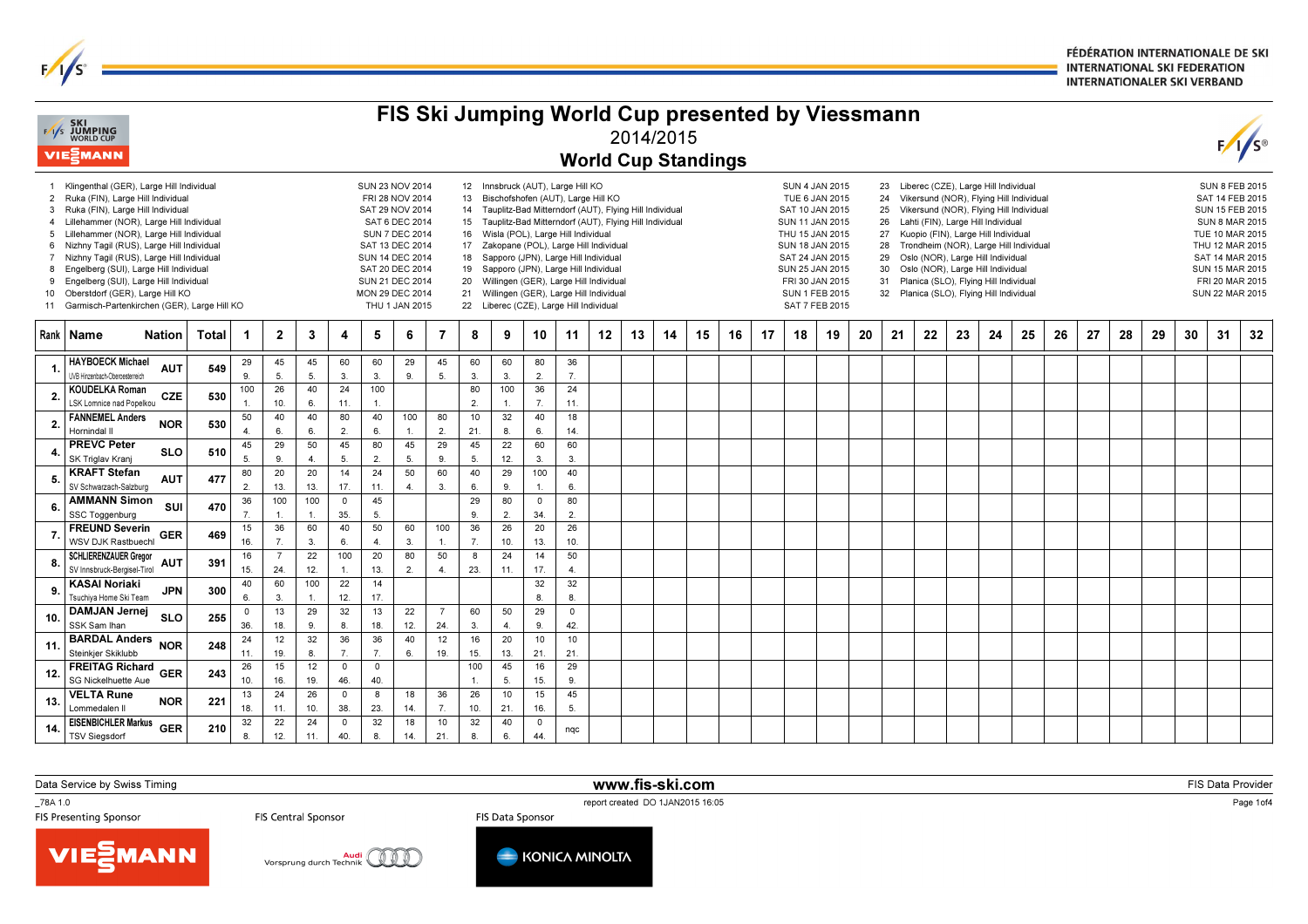

## FIS Ski Jumping World Cup presented by Viessmann2014/2015



World Cup Standings

|     | Rank   Name<br><b>Nation</b>                                             | Total | $\mathbf 1$        | $\mathbf{2}$                  | 3                     | 4                     | 5                     | 6                              | 7              | 8                              | 9                     | 10                    | 11                    | 12 | 13 | 14 | 15 | 16 | 17 | 18 | 19 | 20 | 21 | 22 | 23 | 24 | 25 | 26 | 27 | 28 | 29 | 30 | 31 | 32 |
|-----|--------------------------------------------------------------------------|-------|--------------------|-------------------------------|-----------------------|-----------------------|-----------------------|--------------------------------|----------------|--------------------------------|-----------------------|-----------------------|-----------------------|----|----|----|----|----|----|----|----|----|----|----|----|----|----|----|----|----|----|----|----|----|
| 15. | <b>ITO Daiki</b><br>JPN<br>Megmilk Snow Brand Ski Team                   | 200   | 5<br>26.           | 80<br>2.                      | 13<br>18.             | 50<br>4.              | 18<br>14.             |                                |                |                                |                       | 29<br>9.              | 5<br>26.              |    |    |    |    |    |    |    |    |    |    |    |    |    |    |    |    |    |    |    |    |    |
| 16. | <b>KRAUS Marinus</b><br><b>GER</b><br>Wsv Oberaudorf                     | 196   | 11<br>20.          | 16<br>15.                     | 15<br>16.             | 18<br>14.             | 29<br>9.              | 32<br>8.                       | 26<br>10.      | 9<br>22.                       | $\overline{7}$<br>24. | 13<br>18.             | 20<br>13.             |    |    |    |    |    |    |    |    |    |    |    |    |    |    |    |    |    |    |    |    |    |
| 17. | <b>KOFLER Andreas</b><br><b>AUT</b><br>SV Innsbruck-Bergisel-Tirol       | 170   | 0<br>37.           | 50<br>$\overline{\mathbf{4}}$ | 16<br>15.             | $\mathbf 0$<br>44.    | $\overline{0}$<br>38. | $\overline{\mathbf{0}}$<br>46. | 24<br>11.      | $\overline{0}$<br>37.          | 13<br>18.             | 45<br>5.              | 22<br>12.             |    |    |    |    |    |    |    |    |    |    |    |    |    |    |    |    |    |    |    |    |    |
| 18. | <b>ASIKAINEN Lauri</b><br><b>FIN</b><br>Kuusamon Erae-Veikot             | 151   | 12<br>19.          | 32<br>8.                      | 10<br>21.             | 13<br>18.             | 26<br>10.             | 20<br>13.                      | $\circ$<br>34. | $\overline{0}$<br>35.          | 14<br>17.             | 24<br>11.             | $\mathbf 0$<br>38.    |    |    |    |    |    |    |    |    |    |    |    |    |    |    |    |    |    |    |    |    |    |
| 19. | <b>KRANJEC Robert</b><br><b>SLO</b><br>SK Triglav Kranj                  | 141   | nqc                | 11<br>20.                     | 18<br>14.             | 26<br>10.             | 22<br>12.             | 24<br>11.                      | 0<br>35.       | 15<br>16.                      | 18<br>14.             | $\overline{7}$<br>24. | $\overline{0}$<br>33. |    |    |    |    |    |    |    |    |    |    |    |    |    |    |    |    |    |    |    |    |    |
| 20  | <b>PUNGERTAR Matjaz</b><br><b>SLO</b><br><b>SSK Menges</b>               | 139   | 5<br>26.           | 0<br>49.                      | $\overline{0}$<br>42. | 20<br>13.             | nqc                   | 36<br>7.                       | 40<br>6.       | $\overline{2}$<br>29.          | 36<br>7.              | $\circ$<br>33.        | $\mathbf 0$<br>37.    |    |    |    |    |    |    |    |    |    |    |    |    |    |    |    |    |    |    |    |    |    |
| 21  | <b>JACOBSEN Anders</b><br><b>NOR</b><br>Ringkollen Skiklubb              | 124   | 6<br>25.           | nqc                           | nqc                   | $\mathbf 0$<br>42.    |                       |                                |                |                                |                       | 18<br>14.             | 100<br>$\mathbf{1}$ . |    |    |    |    |    |    |    |    |    |    |    |    |    |    |    |    |    |    |    |    |    |
| 22. | <b>ZYLA Piotr</b><br>POL<br><b>KS Wisla Wisla</b>                        | 123   | 18<br>14.          | 14<br>17.                     | -7<br>24.             | $\overline{0}$<br>33. | 16<br>15.             | 26<br>10.                      | $\circ$<br>46. | $\overline{7}$<br>24.          | 16<br>15.             | 5<br>26.              | 14<br>17.             |    |    |    |    |    |    |    |    |    |    |    |    |    |    |    |    |    |    |    |    |    |
| 23. | <b>NEUMAYER Michael</b><br><b>GER</b><br>SC 1906 Oberstdorf              | 84    | 3<br>28.           | $\mathbf 0$<br>33.            | 8<br>23.              | $\overline{0}$<br>43. | 11<br>20.             | 13<br>18.                      | 20<br>13.      | $\overline{\mathbf{0}}$<br>31. | 15<br>16.             | 6<br>25.              | 8<br>23.              |    |    |    |    |    |    |    |    |    |    |    |    |    |    |    |    |    |    |    |    |    |
| 24. | <b>WELLINGER Andreas</b><br><b>GER</b><br>Sc Ruhpolding                  | 78    | 60<br>3.           | 18<br>14.                     | $\mathbf 0$<br>50.    |                       |                       |                                |                |                                |                       |                       |                       |    |    |    |    |    |    |    |    |    |    |    |    |    |    |    |    |    |    |    |    |    |
| 25  | <b>MAEAETTAE Jarkko</b><br><b>FIN</b><br>Kainuun Hiihtoseura             | 68    | 8<br>23.           | $^{\circ}$<br>36.             | 14<br>17.             | nqc                   | $\overline{7}$<br>24. | $\overline{4}$<br>27.          | 22<br>12.      | $\overline{\mathbf{0}}$<br>36. | $\mathbf 0$<br>37.    | $\overline{0}$<br>46. | 13<br>18.             |    |    |    |    |    |    |    |    |    |    |    |    |    |    |    |    |    |    |    |    |    |
| 26. | <b>TAKEUCHI Taku</b><br><b>JPN</b><br>Kitano Construction Corp. Ski Club | 67    | 20<br>13.          | 9<br>22.                      | $\overline{0}$<br>37. | nqc                   | 15<br>16.             |                                |                |                                |                       | 11<br>20.             | 12<br>19.             |    |    |    |    |    |    |    |    |    |    |    |    |    |    |    |    |    |    |    |    |    |
| 27. | <b>STOCH Kamil</b><br>POL<br>KS Eve-nement Zakopane                      | 66    | nqc                |                               |                       |                       |                       |                                |                |                                |                       | 50<br>$\overline{4}$  | 16<br>15.             |    |    |    |    |    |    |    |    |    |    |    |    |    |    |    |    |    |    |    |    |    |
| 28  | <b>BOYARINTSEV Vladislav</b><br><b>RUS</b><br><b>CSKA</b>                | 65    | $\mathbf 0$<br>41. | $\overline{4}$<br>27.         | nqc                   | 15<br>16.             | 9<br>22.              | 15<br>16.                      | 18<br>14.      | $\overline{0}$<br>39.          | $\mathbf{3}$<br>28.   | $\overline{1}$<br>30. | $\mathbf 0$<br>50.    |    |    |    |    |    |    |    |    |    |    |    |    |    |    |    |    |    |    |    |    |    |
| 29. | <b>MATURA Jan</b><br><b>CZE</b><br>Dukla Liberec                         | 64    | 9<br>22.           | $\mathbf{3}$<br>28.           | 11<br>20.             | $\overline{0}$<br>49. | 12<br>19.             | 11<br>20.                      | 14<br>17.      | $\mathbf 0$<br>44.             | 0<br>50.              | nqc                   | $\overline{4}$<br>27. |    |    |    |    |    |    |    |    |    |    |    |    |    |    |    |    |    |    |    |    |    |
| 30. | <b>SJOEEN Phillip</b><br><b>NOR</b><br><b>Bekkelaget Sk</b>              | 59    | nqc                |                               |                       |                       |                       |                                |                | 24<br>11.                      | 5<br>26.              | 22<br>12.             | 8<br>23.              |    |    |    |    |    |    |    |    |    |    |    |    |    |    |    |    |    |    |    |    |    |
| 31. | <b>LEYHE Stephan</b><br><b>GER</b><br>SC Willingen                       | 56    |                    |                               |                       |                       |                       |                                |                | 20<br>13.                      | 9<br>22.              | 12<br>19.             | 15<br>16.             |    |    |    |    |    |    |    |    |    |    |    |    |    |    |    |    |    |    |    |    |    |
| 32. | <b>TANDE Daniel-Andre</b><br><b>NOR</b><br>Kongsberg If                  | 51    |                    |                               |                       | 6<br>25.              |                       | 12<br>19.                      | 32<br>8.       | $\overline{1}$<br>30.          | $\mathbf 0$<br>48.    | nqc                   | $\mathbf 0$<br>34.    |    |    |    |    |    |    |    |    |    |    |    |    |    |    |    |    |    |    |    |    |    |
| 33. | <b>FORFANG Johann Andre</b><br><b>NOR</b><br><b>Tromsoe Skiklubb</b>     | 49    |                    |                               |                       | nqc                   |                       |                                |                | 22<br>12.                      | 12<br>19.             | $\mathbf{3}$<br>28.   | 12<br>19.             |    |    |    |    |    |    |    |    |    |    |    |    |    |    |    |    |    |    |    |    |    |
| 34  | <b>VASSILIEV Dimitry RUS</b><br>Ufa Dinamo                               | 46    |                    |                               |                       |                       |                       | 14<br>17.                      | 15<br>16.      | nqc                            | ijc                   | 8<br>23.              | 9<br>22.              |    |    |    |    |    |    |    |    |    |    |    |    |    |    |    |    |    |    |    |    |    |
| 35  | <b>DESCOMBES SEVOIE Vincent</b><br><b>FRA</b><br>Douanes - Chamonix      | 43    | 22<br>12.          | $^{\circ}$<br>34.             | $\mathbf 0$<br>48.    | $\mathbf 0$<br>50.    | nqc                   |                                |                | 13<br>18.                      | 6<br>25.              | $\overline{2}$<br>29. | $\mathbf 0$<br>48.    |    |    |    |    |    |    |    |    |    |    |    |    |    |    |    |    |    |    |    |    |    |
| 36. | <b>WANK Andreas</b><br><b>GER</b><br>SC Hinterzarten                     | 40    | $\circ$<br>50.     | 8<br>23.                      | 5<br>26.              | $\mathsf 0$<br>45.    | $\mathbf 0$<br>34.    | 7<br>24.                       | 13<br>18.      | - 6<br>25.                     | $\mathbf 0$<br>35.    | $\overline{0}$<br>39. | $\overline{1}$<br>30. |    |    |    |    |    |    |    |    |    |    |    |    |    |    |    |    |    |    |    |    |    |

Data Service by Swiss Timing

\_78A 1.0

TER 1.0<br>FIS Presenting Sponsor The Summer of the Central Sponsor The Central Sponsor FIS Data Sponsor The Sponsor FIS<br>FIS Presenting Sponsor The Sponsor The Section of the Sponsor The Sponsor The Sponsor The Sponsor The Sp

www.fis-ski.com

FIS Data Provider

Page 2of4

 $F/I/S^{\circledcirc}$ 





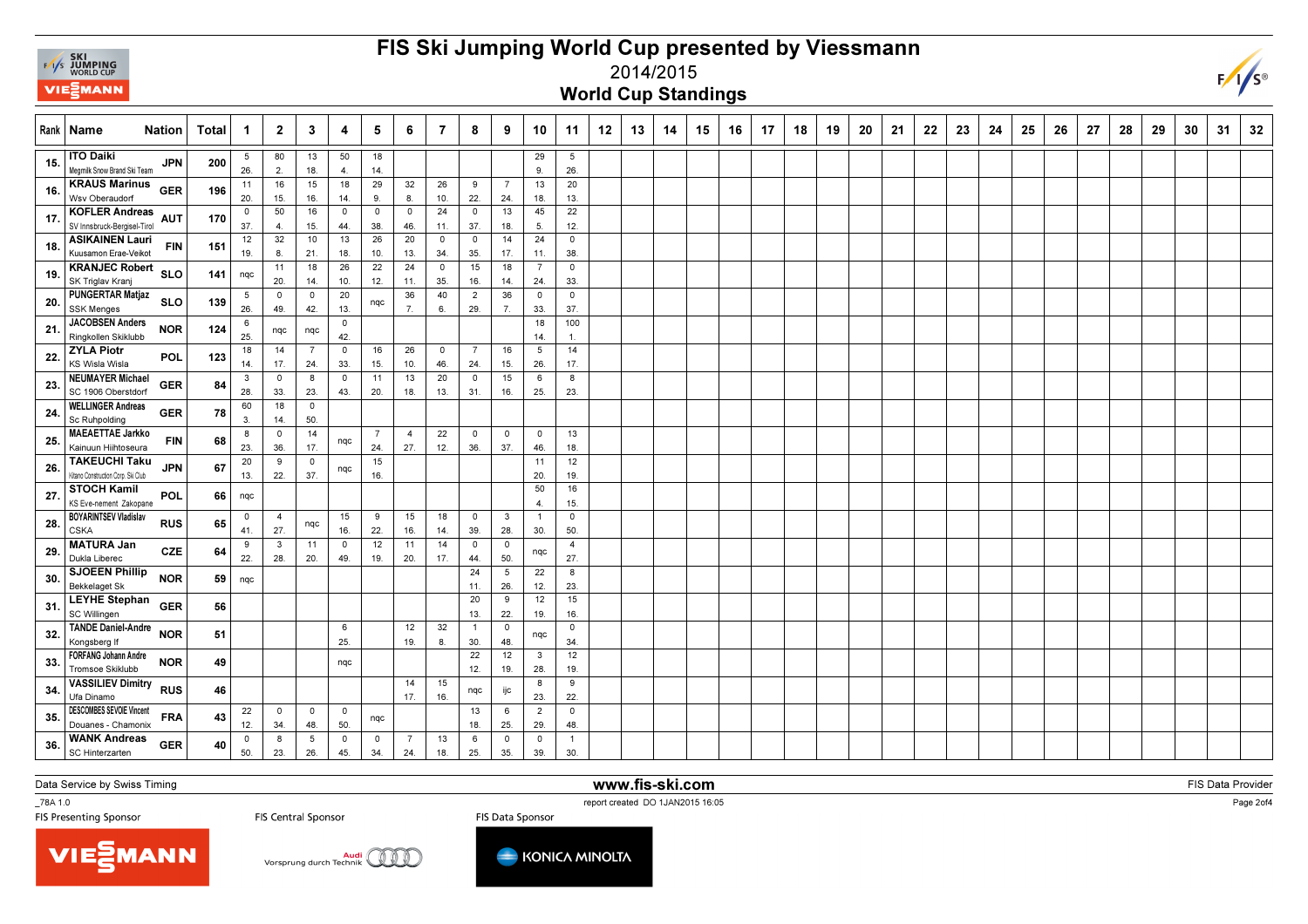

## FIS Ski Jumping World Cup presented by Viessmann



2014/2015

World Cup Standings

|     | Rank   Name                                                 | <b>Nation</b> | Total | $\mathbf{1}$          | $\overline{2}$     | $\mathbf{3}$          | 4                   | 5                     | 6                     | $\overline{7}$        | 8                     | 9                              | 10                    | 11                    | 12 | 13 | 14 | 15 | 16 | 17 | 18 | 19 | 20 | 21 | 22 | 23 | 24 | 25 | 26 | 27 | 28 | 29 | 30 | 31 | 32 |
|-----|-------------------------------------------------------------|---------------|-------|-----------------------|--------------------|-----------------------|---------------------|-----------------------|-----------------------|-----------------------|-----------------------|--------------------------------|-----------------------|-----------------------|----|----|----|----|----|----|----|----|----|----|----|----|----|----|----|----|----|----|----|----|----|
| 37  | <b>DEZMAN Nejc</b><br>SK Triglav Kranj                      | <b>SLO</b>    | 39    |                       |                    |                       | 11<br>20.           | nqc                   | $\mathbf 0$<br>33.    | $\mathbf 0$<br>47.    | 20<br>13.             | 8<br>23.                       | $^{\circ}$<br>35.     | $\overline{0}$<br>43. |    |    |    |    |    |    |    |    |    |    |    |    |    |    |    |    |    |    |    |    |    |
| 38. | <b>LARINTO Ville</b><br>Lahden Hiihtoseura                  | <b>FIN</b>    | 35    |                       | 10<br>21.          | 9<br>22.              | nqc                 | $^{\circ}$<br>33.     | $^{\circ}$<br>37.     | 16<br>15.             | $\mathbf 0$<br>43.    | $\overline{\mathbf{0}}$<br>33. |                       |                       |    |    |    |    |    |    |    |    |    |    |    |    |    |    |    |    |    |    |    |    |    |
| 39. | <b>BRESADOLA Davide</b><br>C.S. Esercito                    | <b>ITA</b>    | 31    | $\mathbf 0$<br>37.    | nqc                | nqc                   | 29<br>9.            | $\overline{2}$<br>29. |                       |                       | $\overline{0}$<br>33. | $\mathsf 0$<br>49.             | $\circ$<br>43.        | $\circ$<br>46.        |    |    |    |    |    |    |    |    |    |    |    |    |    |    |    |    |    |    |    |    |    |
| 40  | <b>STJERNEN Andreas</b><br>Sprova <sub>IL</sub>             | <b>NOR</b>    | 25    |                       |                    |                       | 16<br>15.           | $\overline{0}$<br>39. | nqc                   | 9<br>22.              |                       |                                |                       |                       |    |    |    |    |    |    |    |    |    |    |    |    |    |    |    |    |    |    |    |    |    |
| 41. | <b>DIETHART Thomas</b><br>UVB Hinzenbach-Oberoesterreich    | <b>AUT</b>    | 24    | $\mathbf 0$<br>40.    | $\mathbf 0$<br>32. | $\mathbf 0$<br>33.    | $\mathbf 0$<br>31.  | $\mathbf 0$<br>50.    |                       |                       | 14<br>17.             | $\mathbf 0$<br>32.             | $\overline{4}$<br>27. | 6<br>25.              |    |    |    |    |    |    |    |    |    |    |    |    |    |    |    |    |    |    |    |    |    |
| 42. | ZIOBRO Jan<br>WKS Zakopane                                  | <b>POL</b>    | 23    | $\mathbf 0$<br>34.    | nqc                | nqc                   | 12<br>19.           | $\overline{0}$<br>31. | $\mathbf 0$<br>31.    | $\overline{0}$<br>40. | 11<br>20.             | $\overline{\mathbf{0}}$<br>36. | $\circ$<br>50.        | nqc                   |    |    |    |    |    |    |    |    |    |    |    |    |    |    |    |    |    |    |    |    |    |
| 42  | <b>LANISEK Anze</b><br><b>Ssk Menges</b>                    | <b>SLO</b>    | 23    | 10<br>21.             | 6<br>25.           | $\overline{1}$<br>30. |                     |                       | $^{\circ}$<br>39.     | $\overline{4}$<br>27. | nqc                   | $\overline{2}$<br>29.          | $\mathbf 0$<br>49.    | nqc                   |    |    |    |    |    |    |    |    |    |    |    |    |    |    |    |    |    |    |    |    |    |
| 44  | <b>SAKUYAMA Kento</b><br>Kitano Construction Corp. Ski Team | <b>JPN</b>    | 18    |                       |                    |                       |                     |                       | $\mathbf{3}$<br>28.   | $\mathbf{3}$<br>28.   | 12<br>19.             | nqc                            | $\circ$<br>36.        | $\overline{0}$<br>32. |    |    |    |    |    |    |    |    |    |    |    |    |    |    |    |    |    |    |    |    |    |
| 44  | <b>NIEMI Sami</b><br>Ounasvaaran Hiihtoseura                | <b>FIN</b>    | 18    | -7<br>24.             | $\mathbf 0$<br>37. | $\mathbf 0$<br>35.    |                     |                       | $\mathbf 0$<br>38.    | 11<br>20.             |                       |                                | nqc                   | $\mathbf 0$<br>35.    |    |    |    |    |    |    |    |    |    |    |    |    |    |    |    |    |    |    |    |    |    |
| 46. | <b>MAKSIMOCHKIN Mikhail</b><br>Nizhniy Novgorod             | <b>RUS</b>    | 17    | $\overline{0}$<br>35. | nqc                | 0<br>40.              | $^{\circ}$<br>34.   | $\overline{4}$<br>27. | $^{\circ}$<br>34.     | $\overline{1}$<br>30. | $\mathbf 0$<br>41.    | 12<br>19.                      | $\mathbf 0$<br>48.    | 0<br>36.              |    |    |    |    |    |    |    |    |    |    |    |    |    |    |    |    |    |    |    |    |    |
| 46. | <b>TEPES Jurij</b><br>SD Dolomiti                           | <b>SLO</b>    | 17    | $\overline{0}$<br>31. | $\mathbf 0$<br>41. | $\mathbf 0$<br>31.    | 8<br>23.            | $\overline{0}$<br>44. | 9<br>22.              | $\overline{0}$<br>37. | $\overline{0}$<br>50. | $\overline{\mathbf{0}}$<br>46. |                       |                       |    |    |    |    |    |    |    |    |    |    |    |    |    |    |    |    |    |    |    |    |    |
| 48. | <b>PEIER Killian</b><br>Vallee du Joux                      | SUI           | 15    | 14<br>17.             |                    |                       | nqc                 | $\overline{1}$<br>30. |                       |                       | $\overline{0}$<br>34. | $\mathbf 0$<br>45.             |                       | nqc                   |    |    |    |    |    |    |    |    |    |    |    |    |    |    |    |    |    |    |    |    |    |
| 48. | <b>JANDA Jakub</b><br>Dukla Liberec                         | <b>CZE</b>    | 15    | 0<br>32.              | $\circ$<br>31.     | nqc                   |                     |                       | 10<br>21.             | 5<br>26.              | nqc                   | $\overline{\mathbf{0}}$<br>39. | nqc                   | $\circ$<br>40.        |    |    |    |    |    |    |    |    |    |    |    |    |    |    |    |    |    |    |    |    |    |
| 48. | <b>KOBAYASHI Junshiro</b><br>Megmilk Snow Brand Ski Team    | <b>JPN</b>    | 15    | nqc                   | $\circ$<br>38.     | $\circ$<br>36.        | $\mathbf{3}$<br>28. | 10<br>21.             |                       |                       |                       |                                | $\circ$<br>41.        | $\overline{2}$<br>29. |    |    |    |    |    |    |    |    |    |    |    |    |    |    |    |    |    |    |    |    |    |
| 48. | <b>TOCHIMOTO Shohei</b><br>Megmilk Snow Brand Ski Team      | <b>JPN</b>    | 15    |                       |                    |                       |                     |                       | 6<br>25.              | 9<br>22.              | nqc                   | $\mathbf 0$<br>43.             |                       |                       |    |    |    |    |    |    |    |    |    |    |    |    |    |    |    |    |    |    |    |    |    |
| 48. | <b>KOIVURANTA Anssi</b><br>Kuusamon Erä-Veikot              | <b>FIN</b>    | 15    | nqc                   | $\mathbf 0$<br>35. | $\overline{4}$<br>27. | $\mathbf 0$<br>41.  | 6<br>25.              |                       |                       | 5<br>26.              | $\overline{\mathbf{0}}$<br>41. | $\circ$<br>36.        | $\mathbf 0$<br>49.    |    |    |    |    |    |    |    |    |    |    |    |    |    |    |    |    |    |    |    |    |    |
| 53  | <b>HAUER Joachim</b><br>Bekkelaget SK                       | <b>NOR</b>    | 11    |                       | ijc                | $\overline{2}$<br>29. | 9<br>22.            | $\mathbf 0$<br>36.    | $\mathbf 0$<br>41.    | $\overline{0}$<br>38. |                       |                                |                       |                       |    |    |    |    |    |    |    |    |    |    |    |    |    |    |    |    |    |    |    |    |    |
| 53  | <b>KUBACKI Dawid</b><br>TS Wisla Zakopane                   | POL           | 11    | $\mathbf 0$<br>33.    | $\mathbf 0$<br>44. | $\mathbf 0$<br>38.    | nqc                 | $\circ$<br>35.        | 8<br>23.              | $\mathbf 0$<br>54.    | $\mathbf{3}$<br>28.   | nqc                            | $\circ$<br>40.        | $\mathbf 0$<br>38.    |    |    |    |    |    |    |    |    |    |    |    |    |    |    |    |    |    |    |    |    |    |
| 53. | <b>HAZETDINOV Ilmir</b><br><b>CSKA</b>                      | <b>RUS</b>    | 11    | nqc                   | $\mathbf 0$<br>42. | nqc                   | $\mathbf 0$<br>37.  | 5<br>26.              | $\overline{2}$<br>29. | $\mathbf 0$<br>51.    | $\overline{4}$<br>27. | nqc                            | nqc                   | nqc                   |    |    |    |    |    |    |    |    |    |    |    |    |    |    |    |    |    |    |    |    |    |
| 56. | <b>MURANKA Klemens</b><br>TS Wisla Zakopane                 | POL           | 10    |                       |                    |                       | 10<br>21.           | nqc                   | $\circ$<br>35.        | $\circ$<br>45.        | $\overline{0}$<br>38. | $\overline{\mathbf{0}}$<br>40. | nqc                   | $\overline{0}$<br>47. |    |    |    |    |    |    |    |    |    |    |    |    |    |    |    |    |    |    |    |    |    |
| 57. | <b>WENIG Daniel</b><br>SK Berchtesgaden                     | <b>GER</b>    | 9     |                       |                    |                       |                     |                       |                       |                       |                       |                                | 9<br>22.              | $\mathbf 0$<br>31.    |    |    |    |    |    |    |    |    |    |    |    |    |    |    |    |    |    |    |    |    |    |
| 58. | LOITZL Wolfgang AUT<br>WSC Bad Mitterndorf-Steiermark       |               | 8     | nqc                   | 5<br>26.           | $\mathbf{3}$<br>28.   | nqc                 | $^{\circ}$<br>47.     |                       |                       | $\mathbf 0$<br>40.    | nqc                            |                       |                       |    |    |    |    |    |    |    |    |    |    |    |    |    |    |    |    |    |    |    |    |    |

Data Service by Swiss Timing

\_78A 1.0

TER 1.0<br>FIS Presenting Sponsor The Summer of the Central Sponsor The Central Sponsor FIS Data Sponsor The Sponsor FIS<br>FIS Presenting Sponsor The Sponsor The Section of the Sponsor The Sponsor The Sponsor The Sponsor The Sp

www.fis-ski.com

FIS Data Provider

Page 3of4